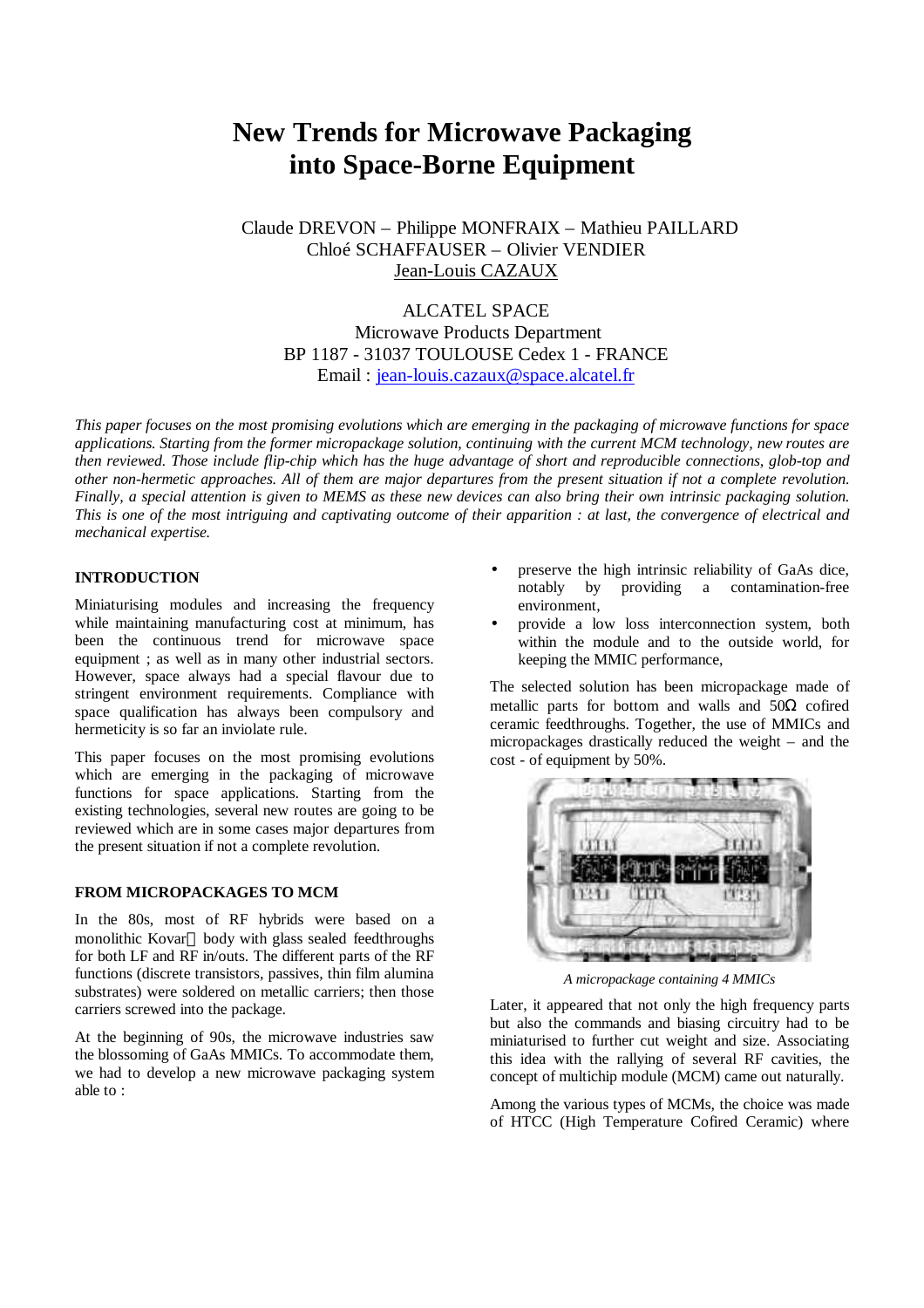buried metallization is an integral part of the alumina ceramic structure. This technology is intrinsically one of the most reliable one because multilayer ceramics have been used for a long time to build packages like LCC, CQFP or PGA.

Based on the experience acquired by Alcatel Space in the field of microwave micropackages up to 45 GHz, mixed LF/RF MCMs were designed. They could include leadframes, heat sinks and/or seal rings soldered with a silver-copper eutectic. All the exposed surfaces are plated. On both sides of the substrate, components, MMICs, ASICs, etc., can be bonded either inside or outside the walls defining hermetic areas $<sup>(1)</sup>$ .</sup>



*Channel Amplifier (CAMP) with a LF/RF MCM (size : 88 x 52 x 14 mm)*

As far as future evolution is concerned, AlN could be a good substitute for substrate when an efficient power dissipation is needed. The thermal conductivity of raw material for multilayer substrates is around 150 W/m°C, about 5 times that of alumina. Its drawbacks are its price and its low coefficient of thermal expansion, better matched with silicon than with GaAs.

### **FLIP-CHIP MOUNTING**

One of the main advantages of flip-chip is certainly the short and reproducible interconnection length. This is a key point for better electrical performance and lower cost since less tuning is necessary. Some particularities for RF purposes have to be taken into account :

- GaAs components are relatively fragile,
- There are few bumps : 10 to 20 per chip only,
- Chips have Au pads with size about 50 to 100 um.
- The hosting substrate has an influence on the circuit performance.

Three main routes could be used for flip-chip assembly : soldering, adhesive joining or thermocompression. The first two present important drawbacks in term of compatibility with RF chips. Soldering is best avoided because of the risk of covering all the chip surface with AuSn which is the best brazing alloy for Au pads. Adhesive joining with anisotropic glue may spread conductive particles all over the surface of the dice which can drastically affect the electrical performances. For isotropic adhesives, it is not possible to get the right size of dots with a ratio 1:1 in diameter and height.

The thermocompression flip-chip assembly needs gold bumps. However, component suppliers are still reluctant to propose bumped devices unless there is a large volume market demonstrated. Up to now, this limits the development of flip-chip bonding for low or medium quantities. As an alternative, stud ball bumps made on the substrate allow the use of MMICs without any extra process at wafer level. Moreover, this can be available on all types of substrates: alumina, AlN, HTCC...

The bonding height is imposed to avoid propagation disturbance. It has been shown that a gap of  $35 \mu m \pm$ 5 µm is enough for both microstrip or coplanar circuits. This can be realised with double stacked bumps using  $\varnothing$ 20µm gold wire<sup>(2)</sup>.



*Double stacked bump*

Flip-chip needs only one step for the assembly process: attaching and connecting are performed in the same time. This could be a strong advantage for cost reduction but, on the other hand, using the same point for mechanical attachment and electrical connection is not usual for space application. A first level of reliability tests have been performed through thermal cycles to assess the validity of the assembly.

These measurements, up to 500 thermal cycles, have clearly shown the compatibility of our flip-chip process for GaAs MMIC on alumina substrate. Nevertheless, underfill has been found necessary for the flip-chip assembly of large GaAs dice onto an AlN substrate.

Some trials have already been made by GaAs MMIC foundries to implement RF gold bumps on the wafer. This is the route to be used for mass production as well as for thermal management where thermal bumps could be associated to bumps for electrical connections. Location and shape of the thermal bumps have been optimised using 3D models. In best configuration, a 30-40% decrease of the thermal resistance compared to standard face-up mounting (with 100 µm GaAs thickness) is expected with gold-gold thermocompression assembly on gold coated  $\angle$ AlN<sup>(3)</sup>. Because of the small size on the transistor, the thermo-mechanical simulation shows that underfill is not necessary to prevent from damage during thermal cycling.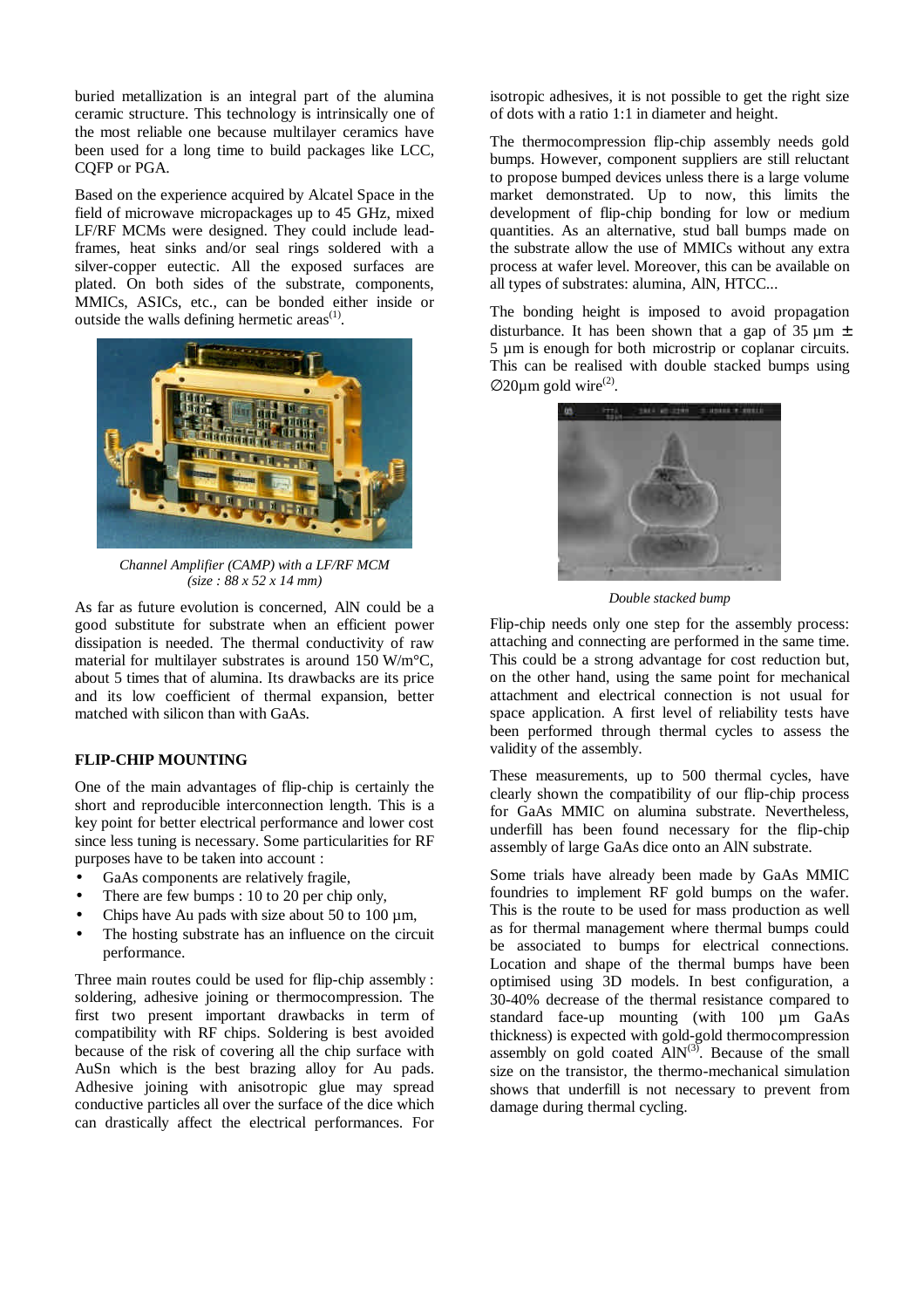

*Bumped transistor in CPW topology (Photograph of UMS)*

### **NON-HERMETIC PACKAGING**

Glob-top (encapsulation of bare dice with a resin) associated with RWOH (Reliability With Out Hermeticity) is a very promising technology for miniaturised space equipment.

Even if the process for glob-top on microwave devices seems very similar to the process used for conventional ICs, some major constraints have to be taken into account for the resin :

- compliance w.r.t chemical composition, thermomechanical characteristics and electrical properties with both the dice and the lines on the substrate,
- severe accuracy for the dispensing onto the substrate which should not affect the microwave performance.

The choice of "dam and fill" has been made because of its precision on the dam positioning (around  $\pm 20 \mu$ m).



*"Dam and fill" glob-top which requires accurate positioning.*

Electrical tests based on a Ku-Band (10-14 GHz) MMIC Low Level Amplifier have been performed. This circuit has been designed to be used conventionally, i.e. with  $\epsilon_{r}$ =1 (air) above. The best epoxy resins have  $\epsilon_{r}$  about 3.5 with losses around 6 to  $10.10^{-3}$  (tg  $\delta$  at 12 GHz and at room temperature). The results showed a slight modification of the responses which could easily be reworked taken into account the resin impact.

In term of reliability, thermal cycling could have highlighted some defects. As a matter of fact, no major variation of the RF characteristics have been seen after 200 thermal cycles in the range  $-55/+125$ °C. These results indicated that glob-top is compatible with GaAs MMICs, with some specific design rules and assuming the right topping material and associated process $(4)$ .

The glob-top protection opens the road towards the System-In-Package (SIP) concept which allows heterogeneous mixes. SIP is certainly not so integrated than SOC (System-On-Chip) which full process is generally complex. The latter is associated with a very high development cost not compatible with the low volume series requested for space applications.

A SIP design is defined by its substrate (MCM-D for example) which may feature interconnect lines and passives elements (resistors, capacitors, inductors). On this support, the active devices are bonded, conventionally or by flip-chip. Those are selected regardless of the semiconductor technology. Moreover, this concept can be associated with an intelligent chips/package partitioning and co-design approach saving time in the development  $cycle^{(5)}$ .

### **MEMS STEP INTO THE GAME**

It is expected that the advantage of MEMS (Micro Electro-Mechanical System) technologies, demonstrated already in areas such as automotive, medicine, etc., will also benefit space applications. A bright future can certainly be predicted for MEMS aboard space-borne payload, following the same route that MMIC experienced 15 years ago.

The demand for more bandwidth in interactive multimedia services could be reached using new satellite systems which are widely based on active antennas whose array elements are feeding the electronics composed of amplifiers and other functions. In the case of receive antennas, each radiating cell is connected to a self-redunded module composed of an input filter, a single pole-double throw (SPDT) switch, a nominal and a spare low noise amplifiers (LNA).



*Self redunded front-end module*

Here, the switch needs to operate at the downlink frequencies (30 or 50 GHz), to present negligible insertion loss and to fit into a very small size compatible with the mesh of the radiating array. Electromechanical waveguide switch is too bulky, ferrite switch is costly